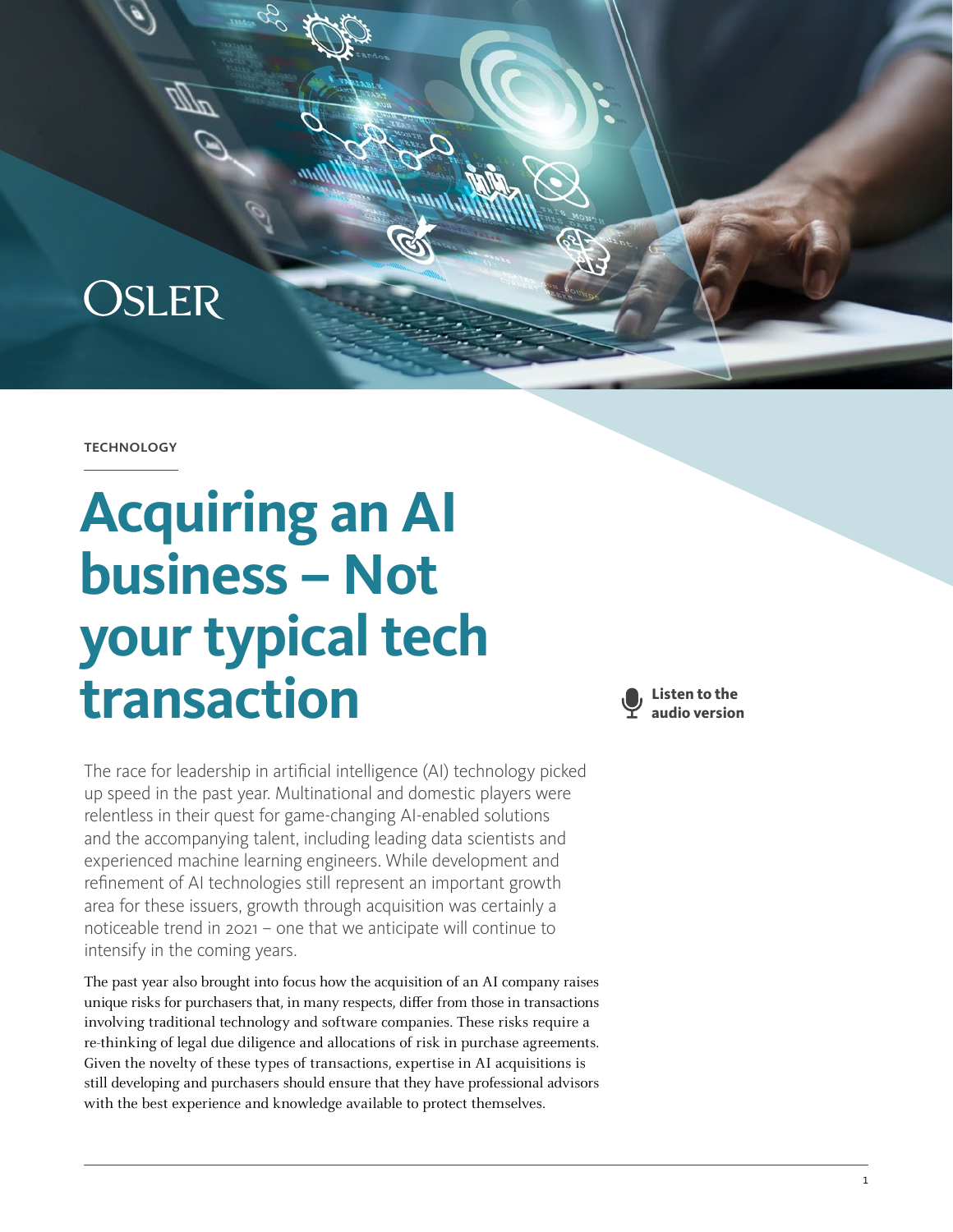## Why acquisitions of AI companies require new thinking

The starting point for providing effective legal advice on any M&A transaction is to understand the client's business rationale for making the acquisition. Without insight into how the client values the target's assets, it is challenging to ensure that client's interests are protected through both the purchase agreement and the legal due diligence that informs it. In the case of all technology transactions, it is critical to understand how the target's technology assets will be used by the purchaser.

For a traditional technology company, the primary strategic asset is usually its software. Understanding software-driven businesses and the risks that need to be investigated in these businesses in connection with an acquisition transaction is a well-trodden path. In undertaking due diligence with respect to software, it is typical for the purchaser and its professional advisors to undertake a deep dive into the target's software code and software development practices, focusing on intellectual property and data security. This often includes assessing the target's use of open source software and the presence of software bugs and security vulnerabilities. These considerations are also reflected in multiple elements of the transaction purchase agreement, including in software-focused representations and warranties, indemnities and closing conditions.

Unlike a software business, the core value of an AI company is often found in the company's rights to datasets and the proprietary models that are used to ingest and analyze the data. It is the combination of data and these models that enables computers to mimic human intelligence and learn over time as they train themselves to perform increasingly complex tasks. Although an AI company may have developed proprietary software, such as a user interface to present the analysis performed by the company's models, the code for the software usually performs a function that is only ancillary in its value to the company's primary business.

Understanding the different drivers of value for AI companies is critical in the context of M&A transactions as these drivers change the nature of the purchaser's focus. Similarly, advisors seeking to protect their purchaser clients need to appreciate this distinction in order to provide the right advice.

When assessing an AI target from a due diligence perspective, the purchaser and its advisors must adopt an approach that reflects the value of the target's dataset and proprietary models. Rather than emphasize looking at software development and data security issues, purchasers must expand their focus to include the target's rights to own and use data, the target's ownership of proprietary models and improvements, the "outputs" of the models and the company's practices to train, improve, test, maintain and explain such models. Investigating complex datasets and models from a legal diligence perspective requires a thorough knowledge of the construct and use of these assets in a manner that differs significantly from traditional technology acquisitions. Given the rapidly expanding uses of AI, knowledge of privacy considerations is also critical.

Understanding the different drivers of value for AI companies is critical in the context of M&A transactions as these drivers change the nature of the purchaser's focus. Similarly, advisors seeking to protect their purchaser clients need to appreciate this distinction in order to provide the right advice.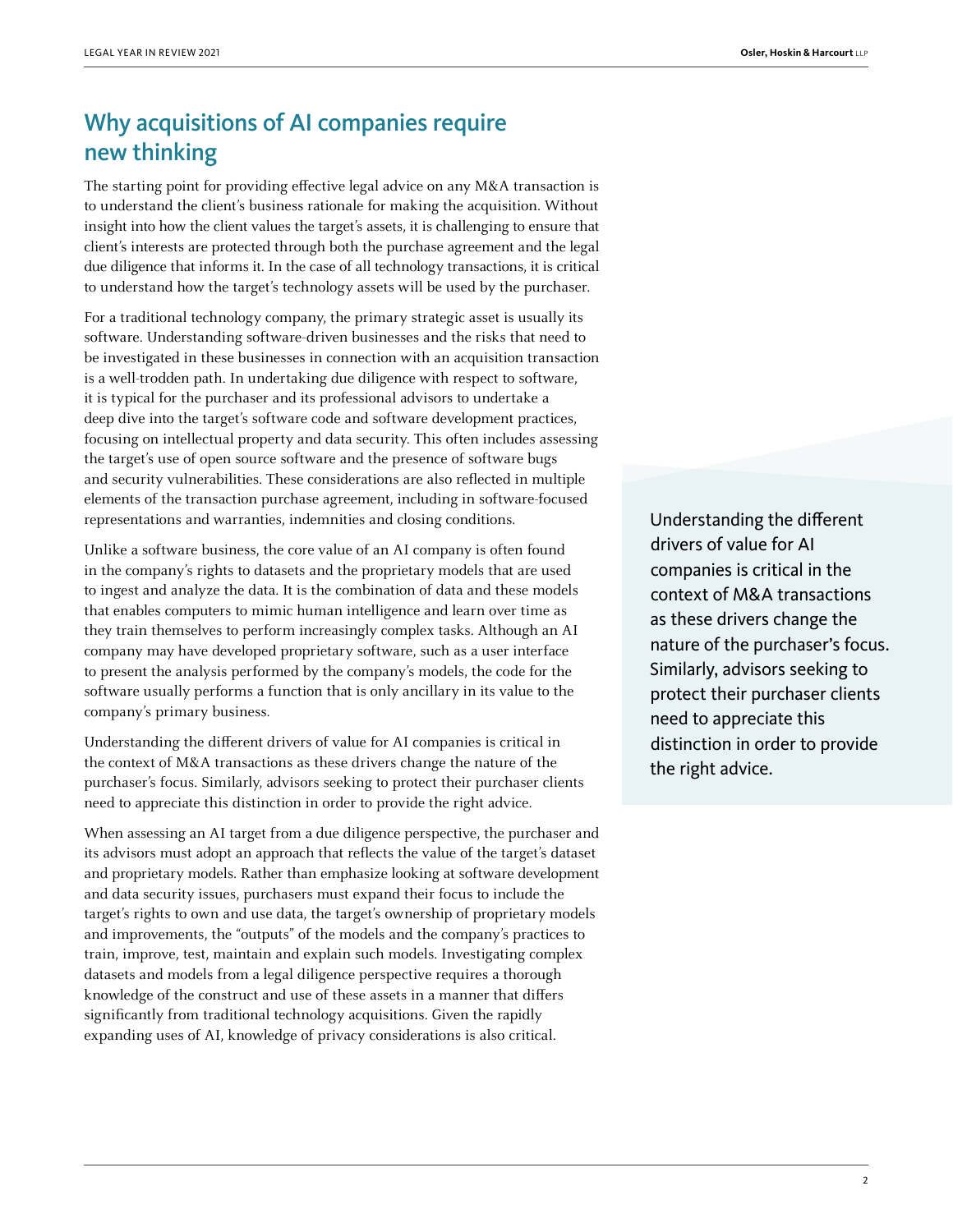Once a purchaser and its advisors have sufficiently assessed the underlying assets and risks, and conducted thorough diligence on the target, these findings must be appropriately reflected in the transaction purchase agreement. It is important that a purchase agreement for an AI business be tailored to address AI and its unique attributes and risks. Although each transaction needs to be considered individually, there are a number of key considerations that should be addressed.

In particular, definitions require careful crafting to ensure that the agreement sufficiently captures relevant characteristics of artificial intelligence. For example, definitions focused on "AI technology" should be drafted sufficiently broadly to capture both techniques that enable computers to mimic human intelligence, including deep learning, machine learning and algorithms that make use of or employ neural networks, statistical learning algorithms or reinforcement learning, and software and hardware used to train, test and deploy the AI solution.

In preparing representations and warranties regarding the business, the purchaser should seek comprehensive disclosure and protection through reps and warranties that, among other considerations that may be identified through diligence, address

- ownership of, and rights to use, AI models and datasets, including those that are both owned and licensed
- the quality of the company's datasets, including the degree of completeness, consistency and accuracy
- the company's practices relating to the testing, improvement and development of AI models
- responsible use and ethical design of AI, including testing for bias or other harmful impacts
- use of facial recognition or other high risk use-cases that leverage AI
- the allocation of AI-related liability in agreements with suppliers and customers
- compliance with laws and industry standards and practices applicable to AI

These representations and warranties require particular attention to ensure that all aspects of the AI business are subject to comprehensive disclosure. Appropriate care needs to be taken in preparing indemnification provisions in the purchase agreement to appropriately balance liability. Particular consideration should be given to whether the quantum of the "hold-back" should be increased or the timeframe for paying out the hold-back extended.